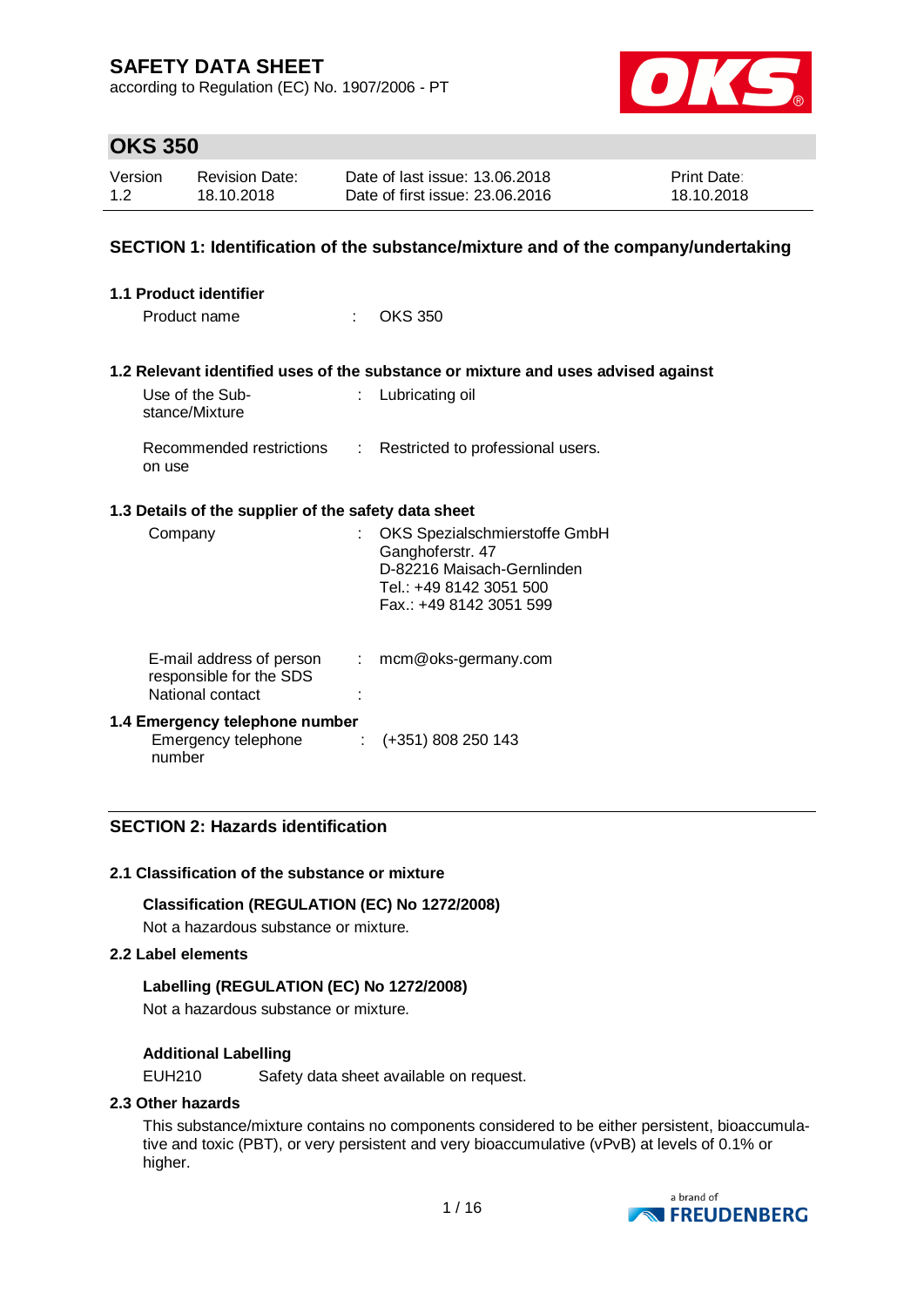according to Regulation (EC) No. 1907/2006 - PT



# **OKS 350**

| Version | <b>Revision Date:</b> | Date of last issue: 13.06.2018  | <b>Print Date:</b> |
|---------|-----------------------|---------------------------------|--------------------|
| 1.2     | 18.10.2018            | Date of first issue: 23,06,2016 | 18.10.2018         |

# **SECTION 3: Composition/information on ingredients**

# **3.2 Mixtures**

Chemical nature : Synthetic hydrocarbon oil ester oil

### **Hazardous components**

| Chemical name         | CAS-No.<br>EC-No.          | Classification     | Concentration<br>limits<br>M-Factor | Concentration<br>(% w/w) |
|-----------------------|----------------------------|--------------------|-------------------------------------|--------------------------|
|                       | Index-No.                  |                    | <b>Notes</b>                        |                          |
|                       | <b>Registration number</b> |                    |                                     |                          |
| Amines, C11-14-       | 80939-62-4                 | Skin Irrit.2; H315 |                                     | $>= 1 - 2.5$             |
| branched alkyl, mono- | 279-632-6                  | Eye Irrit.2; H319  |                                     |                          |
| hexyl and dihexyl     |                            | Aquatic Chronic2;  |                                     |                          |
| phosphates            |                            | H411               |                                     |                          |
|                       | 01-2119976322-36-          |                    |                                     |                          |
|                       | XXXX                       |                    |                                     |                          |

For explanation of abbreviations see section 16.

# **SECTION 4: First aid measures**

### **4.1 Description of first aid measures**

| If inhaled              | Remove person to fresh air. If signs/symptoms continue, get<br>medical attention.<br>Keep patient warm and at rest.<br>If unconscious, place in recovery position and seek medical<br>advice.<br>Keep respiratory tract clear.<br>If breathing is irregular or stopped, administer artificial respira-<br>tion. |
|-------------------------|-----------------------------------------------------------------------------------------------------------------------------------------------------------------------------------------------------------------------------------------------------------------------------------------------------------------|
| In case of skin contact | : Take off all contaminated clothing immediately.<br>Wash off immediately with soap and plenty of water.<br>Get medical attention immediately if irritation develops and<br>persists.<br>Wash clothing before reuse.<br>Thoroughly clean shoes before reuse.                                                    |
| In case of eye contact  | : Rinse immediately with plenty of water, also under the eyelids,<br>for at least 10 minutes.<br>If eye irritation persists, consult a specialist.                                                                                                                                                              |

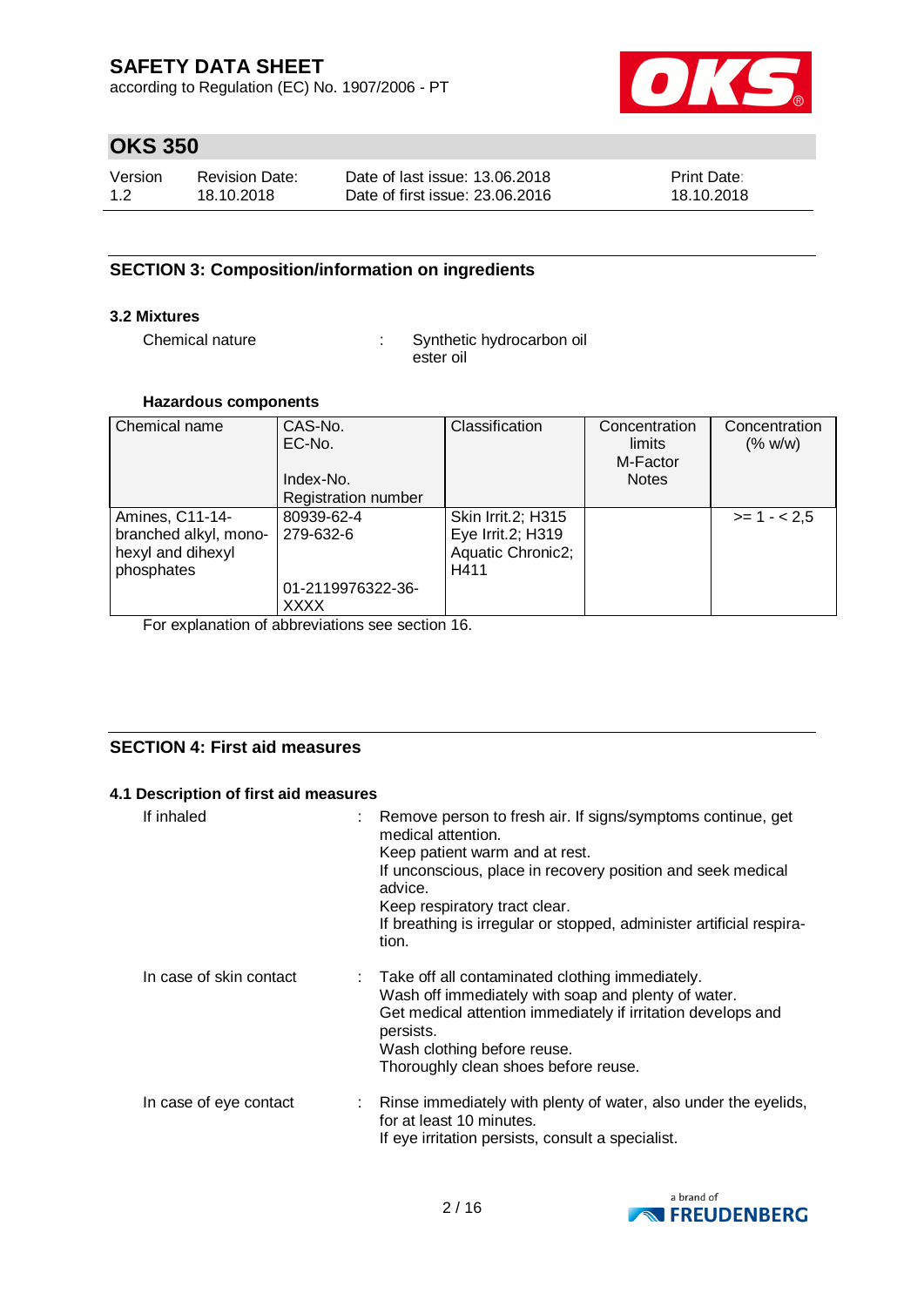according to Regulation (EC) No. 1907/2006 - PT



# **OKS 350**

| Version<br>1.2 <sub>2</sub> | <b>Revision Date:</b><br>18.10.2018                                            |    | Date of last issue: 13.06.2018<br>Date of first issue: 23.06.2016                                                                                                                                                                                        | Print Date:<br>18.10.2018 |  |  |
|-----------------------------|--------------------------------------------------------------------------------|----|----------------------------------------------------------------------------------------------------------------------------------------------------------------------------------------------------------------------------------------------------------|---------------------------|--|--|
| If swallowed                |                                                                                |    | Move the victim to fresh air.<br>If unconscious, place in recovery position and seek medical<br>advice.<br>Keep respiratory tract clear.<br>Do NOT induce vomiting.<br>Rinse mouth with water.<br>Never give anything by mouth to an unconscious person. |                           |  |  |
|                             |                                                                                |    | 4.2 Most important symptoms and effects, both acute and delayed                                                                                                                                                                                          |                           |  |  |
|                             | Symptoms                                                                       | t. | No information available.                                                                                                                                                                                                                                |                           |  |  |
| <b>Risks</b>                |                                                                                |    | None known.                                                                                                                                                                                                                                              |                           |  |  |
|                             | 4.3 Indication of any immediate medical attention and special treatment needed |    |                                                                                                                                                                                                                                                          |                           |  |  |
|                             | Treatment                                                                      |    | No information available.                                                                                                                                                                                                                                |                           |  |  |
|                             |                                                                                |    |                                                                                                                                                                                                                                                          |                           |  |  |
|                             | <b>SECTION 5: Firefighting measures</b>                                        |    |                                                                                                                                                                                                                                                          |                           |  |  |
|                             | 5.1 Extinguishing media                                                        |    |                                                                                                                                                                                                                                                          |                           |  |  |
|                             | Suitable extinguishing media                                                   | ÷  | Use water spray, alcohol-resistant foam, dry chemical or car-<br>bon dioxide.                                                                                                                                                                            |                           |  |  |

| Unsuitable extinguishing | High volume water jet |
|--------------------------|-----------------------|
| media                    |                       |

### **5.2 Special hazards arising from the substance or mixture**

| Specific hazards during fire- | : Fire may cause evolution of: |
|-------------------------------|--------------------------------|
| fighting                      | Carbon oxides                  |
|                               | Nitrogen oxides (NOx)          |
|                               | Oxides of phosphorus           |
|                               |                                |

## **5.3 Advice for firefighters**

| Special protective equipment :<br>for firefighters | In the event of fire, wear self-contained breathing apparatus.<br>Use personal protective equipment. In the case of respirable<br>dust and/or fumes, use self-contained breathing apparatus.<br>Exposure to decomposition products may be a hazard to<br>health. |
|----------------------------------------------------|------------------------------------------------------------------------------------------------------------------------------------------------------------------------------------------------------------------------------------------------------------------|
| Further information                                | Standard procedure for chemical fires.                                                                                                                                                                                                                           |

# **SECTION 6: Accidental release measures**

## **6.1 Personal precautions, protective equipment and emergency procedures**

Personal precautions : Evacuate personnel to safe areas.

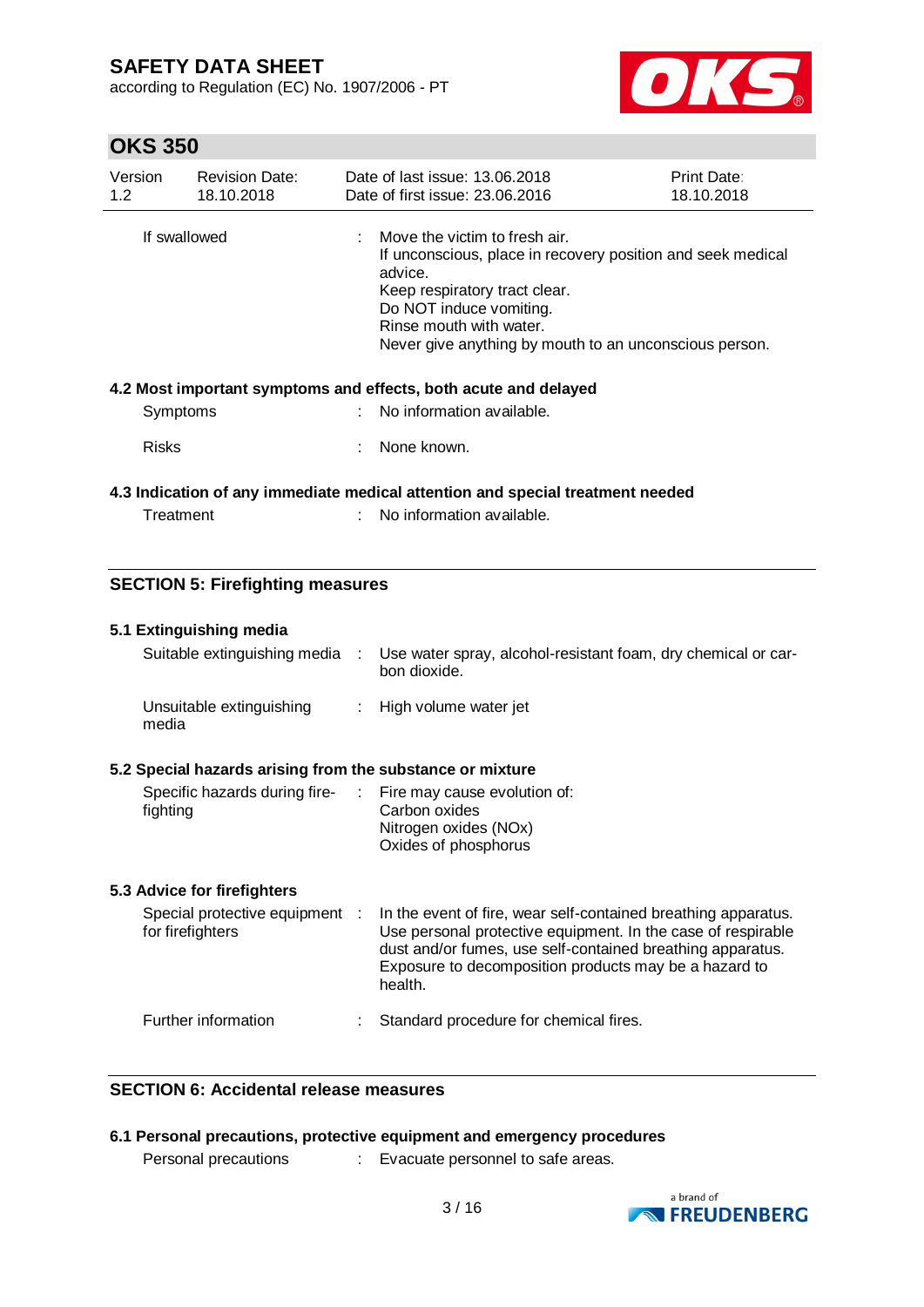according to Regulation (EC) No. 1907/2006 - PT



# **OKS 350**

| Version<br>1.2 <sub>1</sub> | <b>Revision Date:</b><br>18.10.2018 |    | Date of last issue: 13.06.2018<br>Date of first issue: 23.06.2016                                                                                                                                                                            | Print Date:<br>18.10.2018 |  |  |
|-----------------------------|-------------------------------------|----|----------------------------------------------------------------------------------------------------------------------------------------------------------------------------------------------------------------------------------------------|---------------------------|--|--|
|                             |                                     |    | Use personal protective equipment.<br>Ensure adequate ventilation.<br>Do not breathe vapours or spray mist.<br>Refer to protective measures listed in sections 7 and 8.                                                                      |                           |  |  |
|                             | 6.2 Environmental precautions       |    |                                                                                                                                                                                                                                              |                           |  |  |
|                             | Environmental precautions           |    | : Try to prevent the material from entering drains or water<br>courses.<br>Prevent further leakage or spillage if safe to do so.<br>Local authorities should be advised if significant spillages<br>cannot be contained.                     |                           |  |  |
|                             |                                     |    | 6.3 Methods and material for containment and cleaning up                                                                                                                                                                                     |                           |  |  |
|                             | Methods for cleaning up             | ÷. | Contain spillage, and then collect with non-combustible ab-<br>sorbent material, (e.g. sand, earth, diatomaceous earth, ver-<br>miculite) and place in container for disposal according to local<br>/ national regulations (see section 13). |                           |  |  |

## **6.4 Reference to other sections**

For personal protection see section 8.

# **SECTION 7: Handling and storage**

### **7.1 Precautions for safe handling**

| Advice on safe handling | : Do not breathe vapours or spray mist.<br>Avoid contact with skin and eyes.<br>For personal protection see section 8.<br>Smoking, eating and drinking should be prohibited in the ap-<br>plication area.<br>Wash hands and face before breaks and immediately after<br>handling the product.<br>Do not get in eyes or mouth or on skin.<br>Do not get on skin or clothing.<br>Do not ingest.<br>Do not repack.<br>Do not re-use empty containers.<br>These safety instructions also apply to empty packaging which<br>may still contain product residues.<br>Keep container closed when not in use. |
|-------------------------|------------------------------------------------------------------------------------------------------------------------------------------------------------------------------------------------------------------------------------------------------------------------------------------------------------------------------------------------------------------------------------------------------------------------------------------------------------------------------------------------------------------------------------------------------------------------------------------------------|
| Hygiene measures        | : Wash face, hands and any exposed skin thoroughly after<br>handling.                                                                                                                                                                                                                                                                                                                                                                                                                                                                                                                                |

## **7.2 Conditions for safe storage, including any incompatibilities**

| Requirements for storage | : Store in original container. Keep container closed when not in |
|--------------------------|------------------------------------------------------------------|
| areas and containers     | use. Keep in a dry, cool and well-ventilated place. Containers   |
|                          | which are opened must be carefully resealed and kept upright     |
|                          | to prevent leakage. Store in accordance with the particular      |

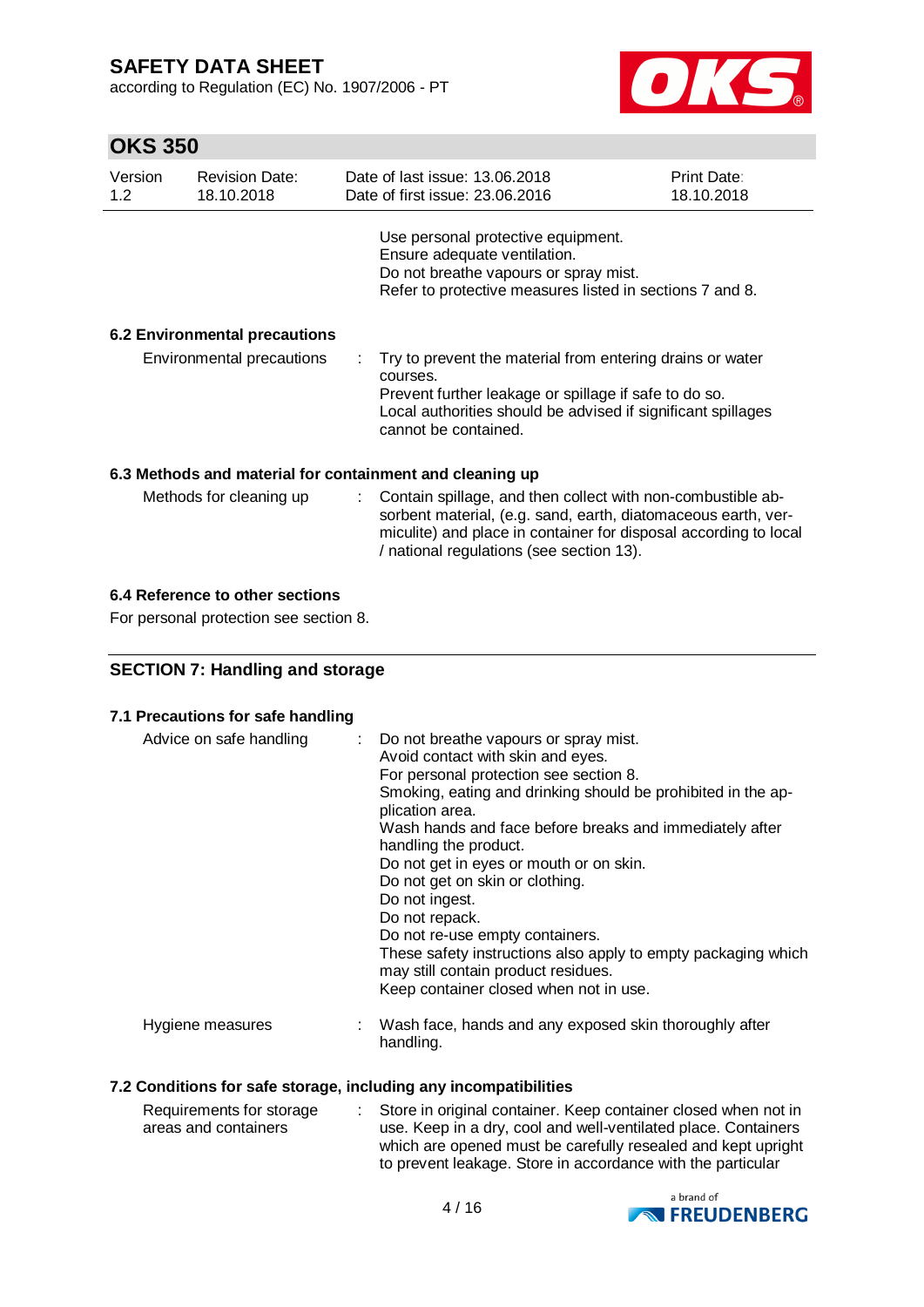according to Regulation (EC) No. 1907/2006 - PT



# **OKS 350**

| Version<br>1.2 | <b>Revision Date:</b><br>18.10.2018 | Date of last issue: 13.06.2018<br>Date of first issue: 23.06.2016            | Print Date:<br>18.10.2018 |
|----------------|-------------------------------------|------------------------------------------------------------------------------|---------------------------|
|                |                                     | national regulations. Keep in properly labelled containers.                  |                           |
|                | 7.3 Specific end use(s)             |                                                                              |                           |
|                | Specific use(s)                     | Consult the technical guidelines for the use of this sub-<br>stance/mixture. |                           |

# **SECTION 8: Exposure controls/personal protection**

## **8.1 Control parameters**

Contains no substances with occupational exposure limit values.

## **Derived No Effect Level (DNEL) according to Regulation (EC) No. 1907/2006:**

| Substance name                                                              | End Use        | Exposure routes | Potential health ef-<br>fects | Value                   |
|-----------------------------------------------------------------------------|----------------|-----------------|-------------------------------|-------------------------|
| Amines, C11-14-<br>branched alkyl, mo-<br>nohexyl and dihexyl<br>phosphates | <b>Workers</b> | Inhalation      | Long-term systemic<br>effects | $0,2 \,\mathrm{mg/m}$ 3 |
|                                                                             | Workers        | Skin contact    | Long-term systemic<br>effects | $0,03$ mg/kg<br>bw/day  |

### **Predicted No Effect Concentration (PNEC) according to Regulation (EC) No. 1907/2006:**

| Substance name                                                          | <b>Environmental Compartment</b>                          | Value                |
|-------------------------------------------------------------------------|-----------------------------------------------------------|----------------------|
| Amines, C11-14-branched alkyl,<br>monohexyl and dihexyl phos-<br>phates | Fresh water                                               | $0,055$ mg/l         |
|                                                                         | Marine water                                              | $0,005 \text{ mg/l}$ |
|                                                                         | Microbiological Activity in Sewage Treat-<br>ment Systems | 1 $mg/l$             |
|                                                                         | Fresh water sediment                                      | 239,64 mg/kg         |
|                                                                         | Marine sediment                                           | 23,964 mg/kg         |
|                                                                         | Soil                                                      | 47,76 mg/kg          |

#### **8.2 Exposure controls**

### **Engineering measures**

Maintain air concentrations below occupational exposure standards.

| Personal protective equipment |    |                                                                                                                                                                                            |
|-------------------------------|----|--------------------------------------------------------------------------------------------------------------------------------------------------------------------------------------------|
| Eye protection                |    | Safety glasses with side-shields conforming to EN166                                                                                                                                       |
| Hand protection               |    |                                                                                                                                                                                            |
| Material                      |    | butyl-rubber                                                                                                                                                                               |
| Protective index              |    | Class 1                                                                                                                                                                                    |
| Remarks                       | t. | Wear protective gloves. The selected protective gloves have<br>to satisfy the specifications of EU Directive 89/686/EEC and<br>the standard EN 374 derived from it. The break through time |

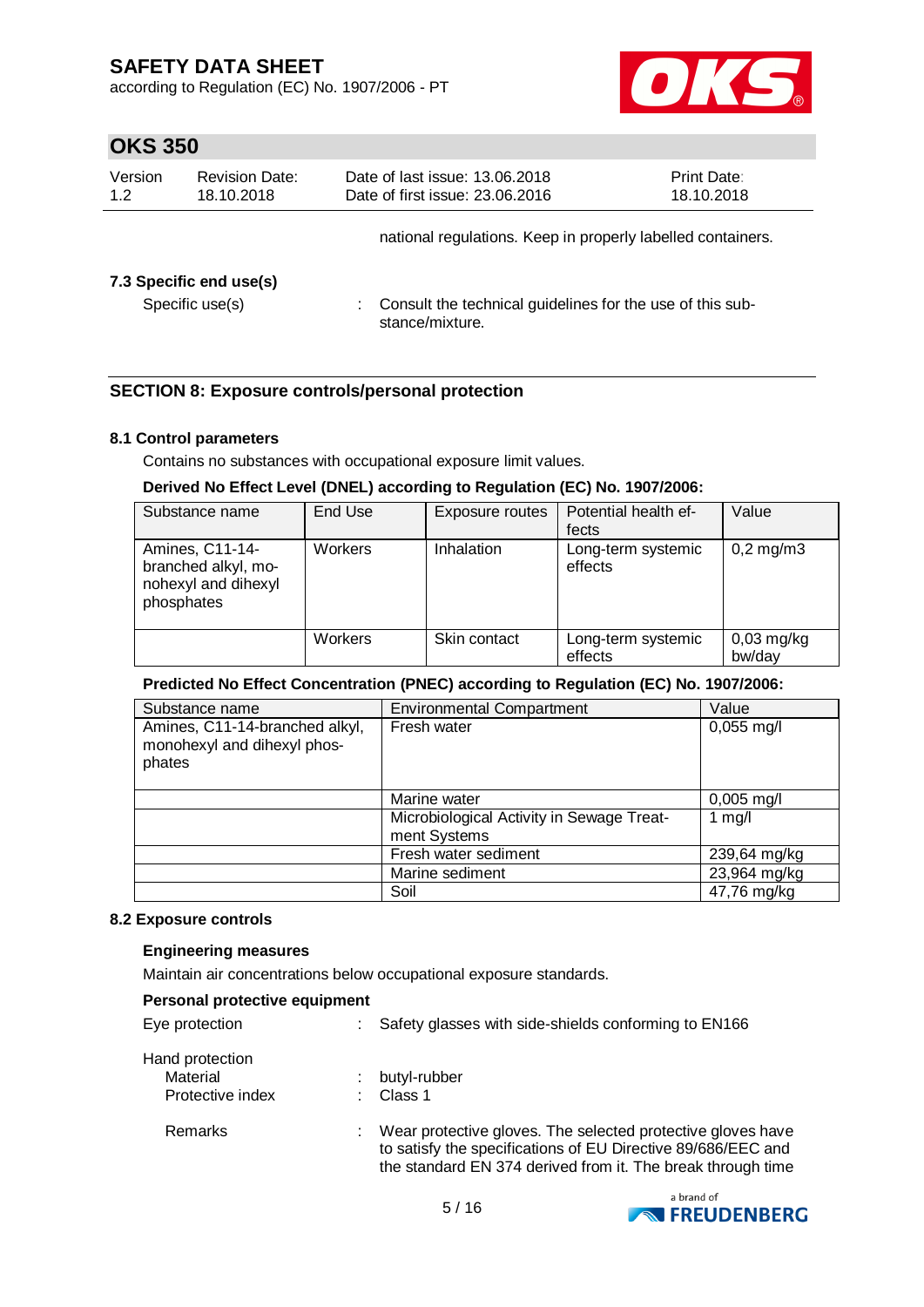according to Regulation (EC) No. 1907/2006 - PT



# **OKS 350**

| Version<br>1.2 <sub>2</sub> | <b>Revision Date:</b><br>18.10.2018 | Date of last issue: 13.06.2018<br>Date of first issue: 23.06.2016                                                                                                                                                                                                                                             | Print Date:<br>18.10.2018 |
|-----------------------------|-------------------------------------|---------------------------------------------------------------------------------------------------------------------------------------------------------------------------------------------------------------------------------------------------------------------------------------------------------------|---------------------------|
|                             |                                     | depends amongst other things on the material, the thickness<br>and the type of glove and therefore has to be measured for<br>each case.                                                                                                                                                                       |                           |
|                             | Respiratory protection              | Not required; except in case of aerosol formation.                                                                                                                                                                                                                                                            |                           |
| Filter type                 |                                     | Filter type A-P                                                                                                                                                                                                                                                                                               |                           |
|                             | Protective measures                 | The type of protective equipment must be selected according<br>to the concentration and amount of the dangerous substance<br>at the specific workplace.<br>Choose body protection in relation to its type, to the concen-<br>tration and amount of dangerous substances, and to the spe-<br>cific work-place. |                           |

# **SECTION 9: Physical and chemical properties**

### **9.1 Information on basic physical and chemical properties**

| Appearance                  | t  | liquid            |
|-----------------------------|----|-------------------|
| Colour                      | t  | black             |
| Odour                       | ۰  | characteristic    |
| <b>Odour Threshold</b>      | t. | No data available |
|                             |    |                   |
| рH                          |    | No data available |
| Melting point/range         | t  | No data available |
| Boiling point/boiling range | t  | No data available |
| Flash point                 | t  | 260 °C            |
| Evaporation rate            | t. | No data available |
| Flammability (solid, gas)   | t  | Not applicable    |
| Upper explosion limit       | t. | No data available |
| Lower explosion limit       | t. | No data available |
| Vapour pressure             | t. | < 1 hPa (20 °C)   |
| Relative vapour density     | t  | No data available |
| Density                     |    | 0,90 g/cm3        |

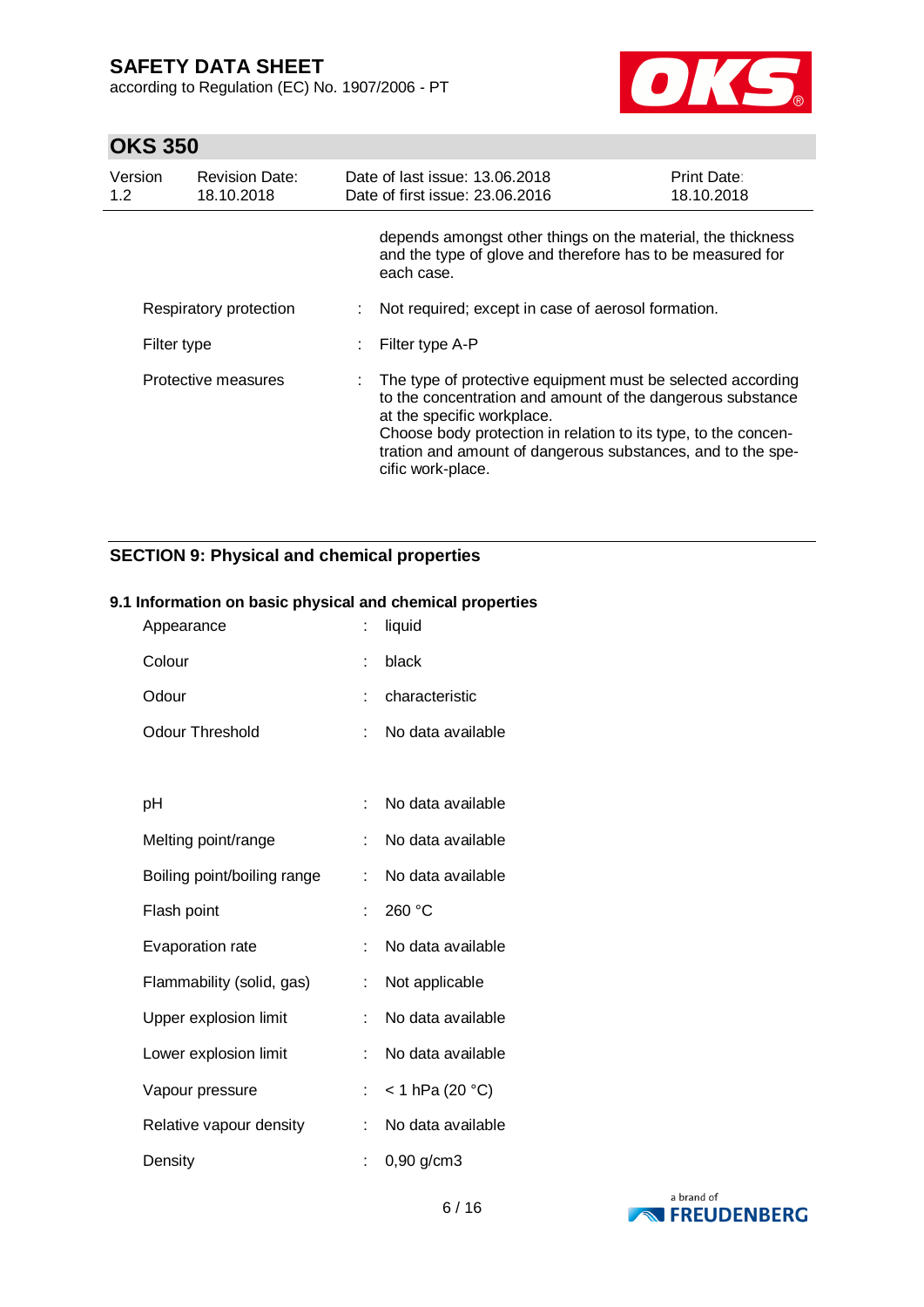according to Regulation (EC) No. 1907/2006 - PT



# **OKS 350**

| Version<br>1.2                      |                     | <b>Revision Date:</b><br>18.10.2018 | Date of last issue: 13.06.2018<br>Date of first issue: 23.06.2016 |                   | Print Date:<br>18.10.2018 |
|-------------------------------------|---------------------|-------------------------------------|-------------------------------------------------------------------|-------------------|---------------------------|
|                                     |                     |                                     |                                                                   | (20 °C)           |                           |
|                                     | <b>Bulk density</b> |                                     |                                                                   | No data available |                           |
| Solubility(ies)<br>Water solubility |                     |                                     | immiscible                                                        |                   |                           |
|                                     |                     | Solubility in other solvents        | $\ddot{\phantom{a}}$                                              | No data available |                           |
|                                     | octanol/water       | Partition coefficient: n-           | ÷.                                                                | No data available |                           |
|                                     |                     | Auto-ignition temperature           | ÷                                                                 | No data available |                           |
|                                     |                     | Decomposition temperature           | ÷                                                                 | No data available |                           |
|                                     | Viscosity           | Viscosity, dynamic                  |                                                                   | No data available |                           |
|                                     |                     | Viscosity, kinematic                | ÷                                                                 | 245 mm2/s (40 °C) |                           |
|                                     |                     | <b>Explosive properties</b>         | t                                                                 | Not explosive     |                           |
|                                     |                     | Oxidizing properties                |                                                                   | No data available |                           |
| 9.2 Other information               |                     |                                     |                                                                   |                   |                           |
|                                     |                     | Sublimation point                   |                                                                   | No data available |                           |
|                                     | Self-ignition       |                                     |                                                                   | No data available |                           |
|                                     |                     |                                     |                                                                   |                   |                           |

# **SECTION 10: Stability and reactivity**

### **10.1 Reactivity**

No hazards to be specially mentioned.

# **10.2 Chemical stability**

Stable under normal conditions.

| 10.3 Possibility of hazardous reactions |   |                                                             |  |  |
|-----------------------------------------|---|-------------------------------------------------------------|--|--|
| Hazardous reactions                     |   | No dangerous reaction known under conditions of normal use. |  |  |
| 10.4 Conditions to avoid                |   |                                                             |  |  |
| Conditions to avoid                     | ÷ | No conditions to be specially mentioned.                    |  |  |
| 10.5 Incompatible materials             |   |                                                             |  |  |
| Materials to avoid                      | ÷ | No materials to be especially mentioned.                    |  |  |
|                                         |   |                                                             |  |  |

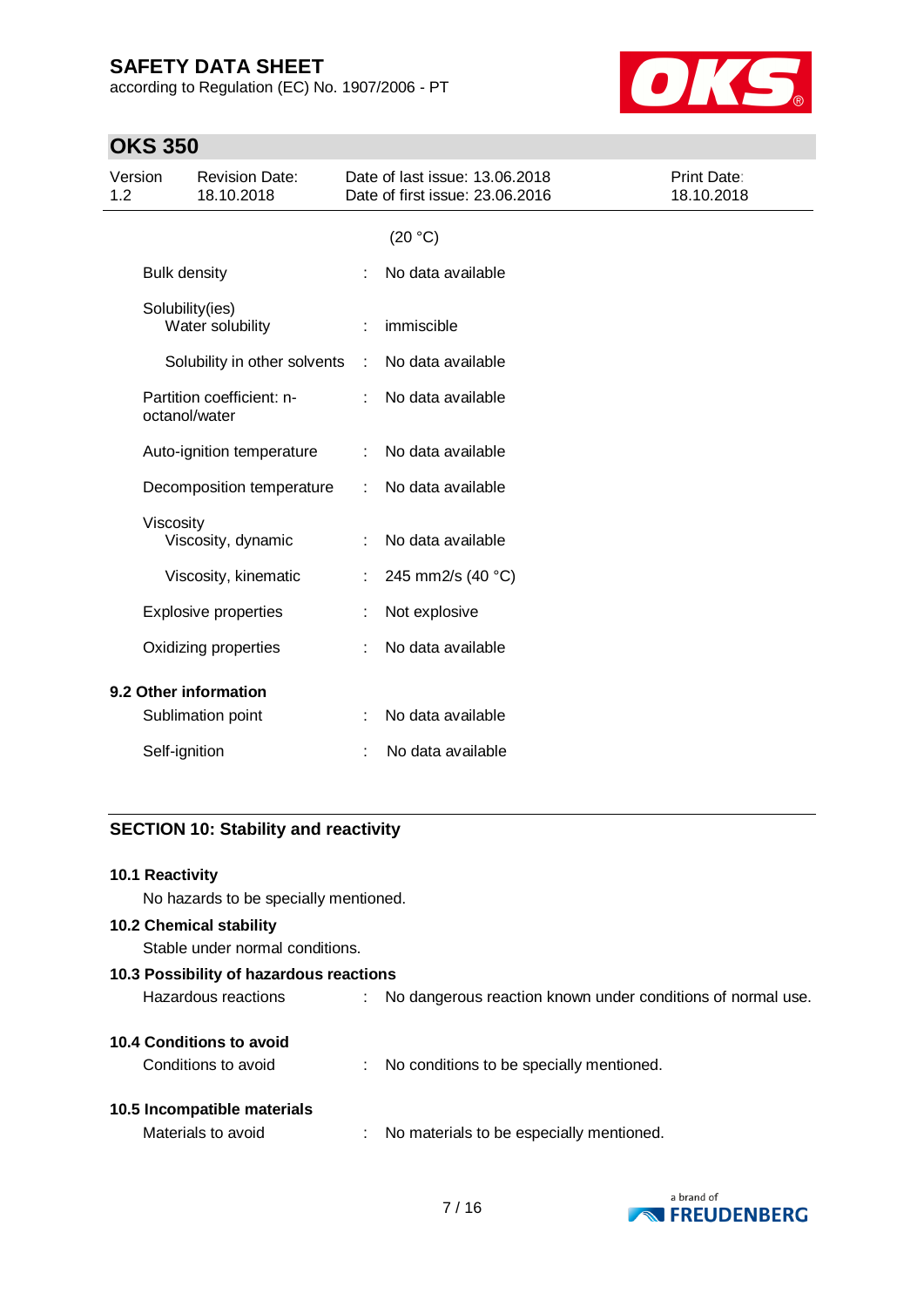according to Regulation (EC) No. 1907/2006 - PT



# **OKS 350**

| Version | <b>Revision Date:</b> | Date of last issue: 13.06.2018  | <b>Print Date:</b> |
|---------|-----------------------|---------------------------------|--------------------|
| 1.2     | 18.10.2018            | Date of first issue: 23,06,2016 | 18.10.2018         |

## **10.6 Hazardous decomposition products**

No decomposition if stored and applied as directed.

# **SECTION 11: Toxicological information**

## **11.1 Information on toxicological effects**

| <b>Acute toxicity</b>                        |                                                                                                                                          |
|----------------------------------------------|------------------------------------------------------------------------------------------------------------------------------------------|
| <b>Product:</b><br>Acute inhalation toxicity | : Remarks: This information is not available.                                                                                            |
| Acute dermal toxicity                        | : Remarks: This information is not available.                                                                                            |
| <b>Components:</b>                           |                                                                                                                                          |
|                                              | Amines, C11-14-branched alkyl, monohexyl and dihexyl phosphates:                                                                         |
| Acute oral toxicity                          | : LD50 (Rat): $>$ 5.000 mg/kg<br>Method: OECD Test Guideline 401                                                                         |
| Acute dermal toxicity                        | : LD50 (Rat): $> 2.000$ mg/kg<br>Method: OECD Test Guideline 402<br>Assessment: The substance or mixture has no acute dermal<br>toxicity |

### **Skin corrosion/irritation**

### **Product:**

Remarks: This information is not available.

### **Components:**

### **Amines, C11-14-branched alkyl, monohexyl and dihexyl phosphates:**

Species: Rabbit Assessment: Irritating to skin. Method: OECD Test Guideline 404 Result: Irritating to skin.

#### **Serious eye damage/eye irritation**

**Product:** Remarks: This information is not available.

### **Components:**

# **Amines, C11-14-branched alkyl, monohexyl and dihexyl phosphates:**

Species: Rabbit Assessment: Irritating to eyes.

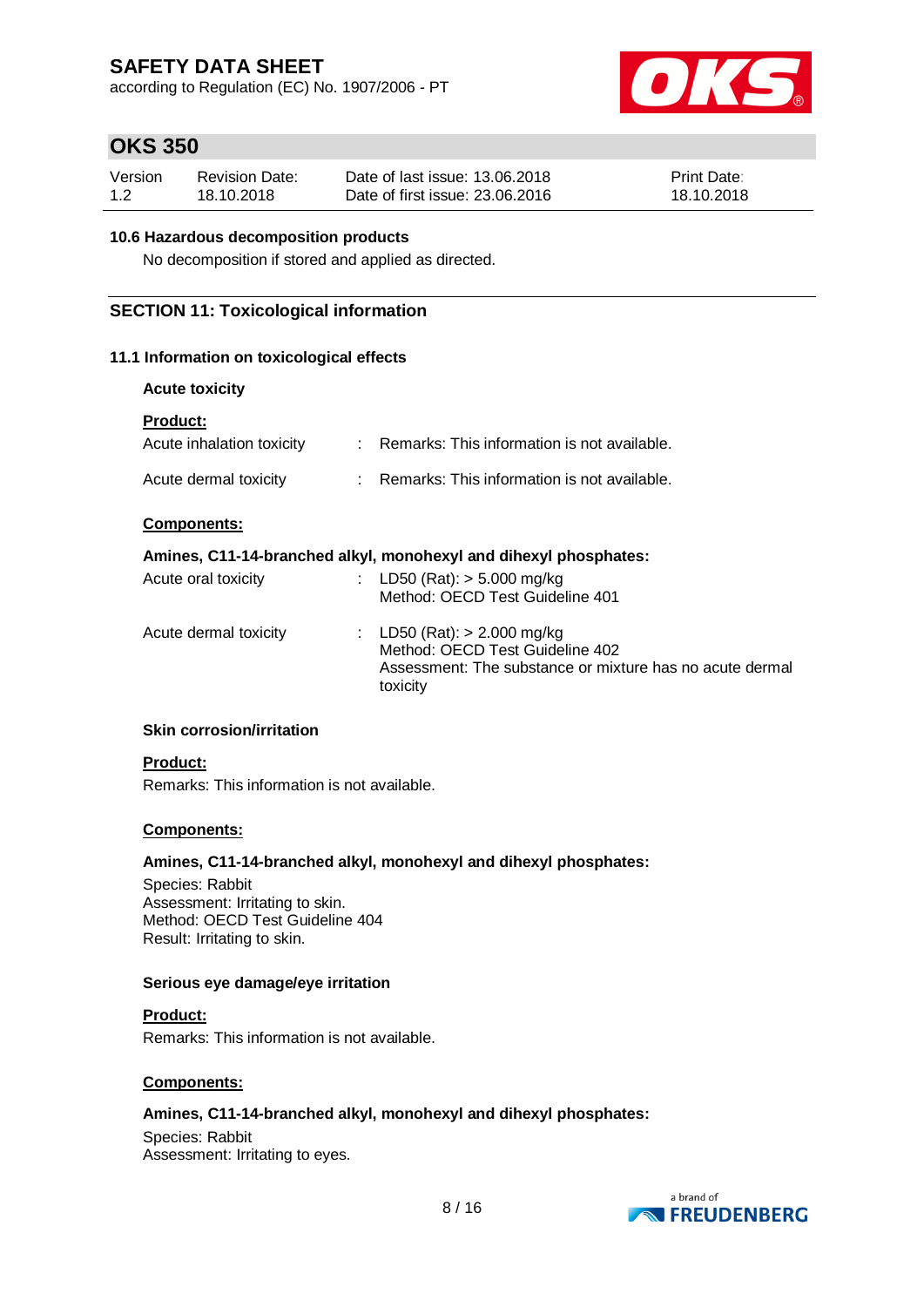according to Regulation (EC) No. 1907/2006 - PT



# **OKS 350**

| Version | <b>Revision Date:</b> | Date of last issue: 13.06.2018  | <b>Print Date:</b> |
|---------|-----------------------|---------------------------------|--------------------|
| 1.2     | 18.10.2018            | Date of first issue: 23,06,2016 | 18.10.2018         |

Method: OECD Test Guideline 405 Result: Irritating to eyes.

### **Respiratory or skin sensitisation**

### **Product:**

Remarks: This information is not available.

## **Components:**

#### **Amines, C11-14-branched alkyl, monohexyl and dihexyl phosphates:**

Test Type: Maximisation Test Exposure routes: Dermal Species: Guinea pig Assessment: Does not cause skin sensitisation. Result: Does not cause skin sensitisation.

#### **Germ cell mutagenicity**

## **Product:**

| Genotoxicity in vitro | Remarks: No data available   |
|-----------------------|------------------------------|
| Genotoxicity in vivo  | : Remarks: No data available |

### **Components:**

### **Amines, C11-14-branched alkyl, monohexyl and dihexyl phosphates:**

| Genotoxicity in vitro | $\therefore$ Test Type: gene mutation test                  |
|-----------------------|-------------------------------------------------------------|
|                       | Species: Salmonella typhimurium                             |
|                       | Metabolic activation: with and without metabolic activation |
|                       | Method: OECD Test Guideline 471                             |
|                       | Result: negative                                            |

#### **Carcinogenicity**

**Product:** Remarks: No data available

#### **Reproductive toxicity**

# **Product:**

| Effects on fertility               | : Remarks: No data available |
|------------------------------------|------------------------------|
| Effects on foetal develop-<br>ment | Remarks: No data available   |

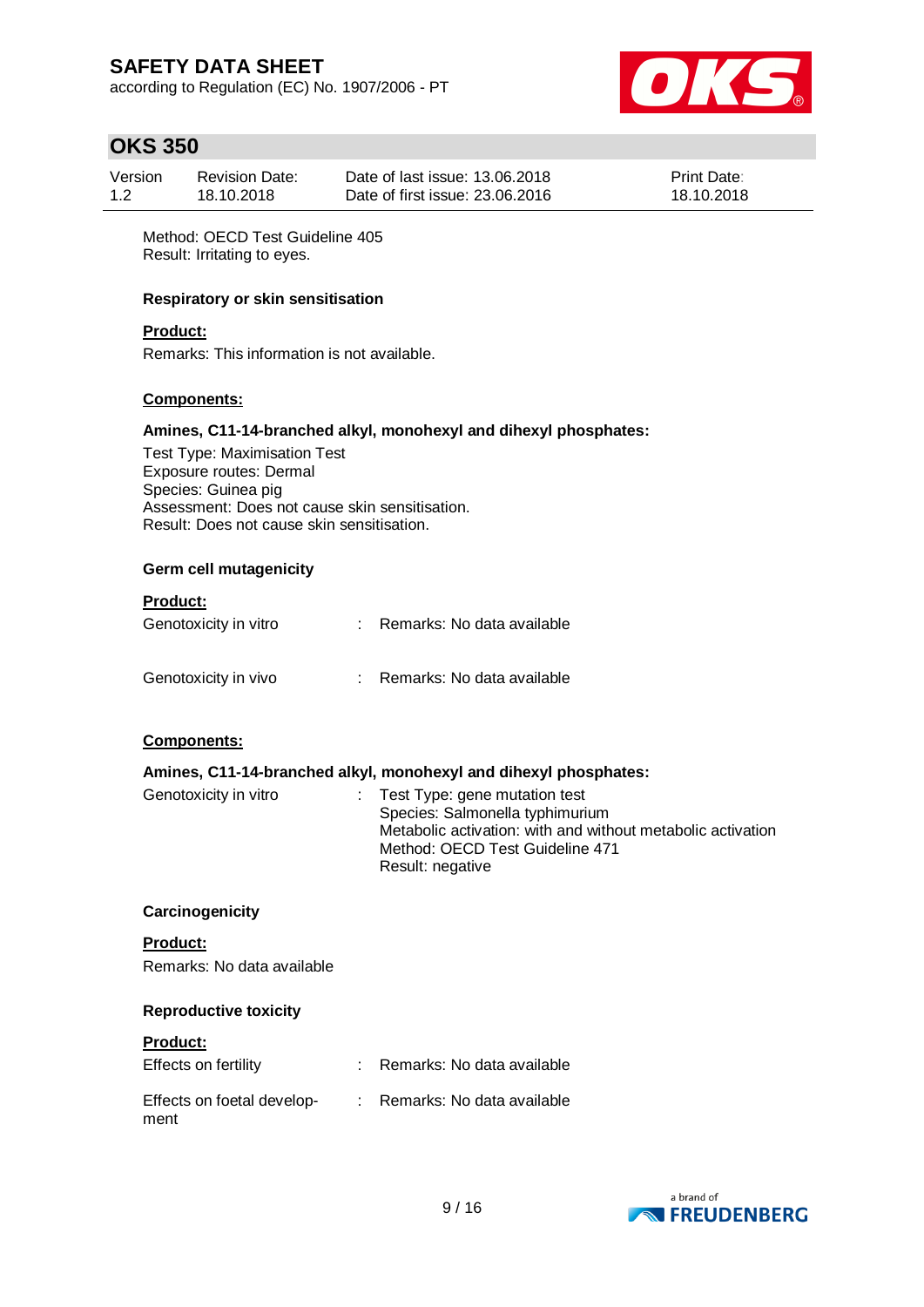according to Regulation (EC) No. 1907/2006 - PT



# **OKS 350**

| Version | <b>Revision Date:</b> | Date of last issue: 13.06.2018  | <b>Print Date:</b> |
|---------|-----------------------|---------------------------------|--------------------|
| 1.2     | 18.10.2018            | Date of first issue: 23.06.2016 | 18.10.2018         |

### **Components:**

## **Amines, C11-14-branched alkyl, monohexyl and dihexyl phosphates:**

| Effects on fertility               | Test Type: reproductive and developmental toxicity study<br>Species: Rat<br><b>Application Route: Oral</b><br>General Toxicity - Parent: LOAEL: 10 mg/kg body weight<br>General Toxicity F1: NOAEL: 100 mg/kg body weight<br>Method: OECD Test Guideline 422 |
|------------------------------------|--------------------------------------------------------------------------------------------------------------------------------------------------------------------------------------------------------------------------------------------------------------|
| Effects on foetal develop-<br>ment | Species: Rat<br><b>Application Route: Oral</b><br>General Toxicity Maternal: LOAEL: 10 mg/kg body weight<br>Developmental Toxicity: NOAEL: 100 mg/kg body weight<br>Method: OECD Test Guideline 422                                                          |

### **Repeated dose toxicity**

### **Product:**

Remarks: This information is not available.

### **Components:**

### **Amines, C11-14-branched alkyl, monohexyl and dihexyl phosphates:**

Species: Rat LOAEL: 10 mg/kg Application Route: Oral Exposure time: 28 Method: OECD Test Guideline 422 Remarks: Not classified due to inconclusive data.

### **Aspiration toxicity**

#### **Product:**

This information is not available.

### **Further information**

#### **Product:**

Remarks: Information given is based on data on the components and the toxicology of similar products.

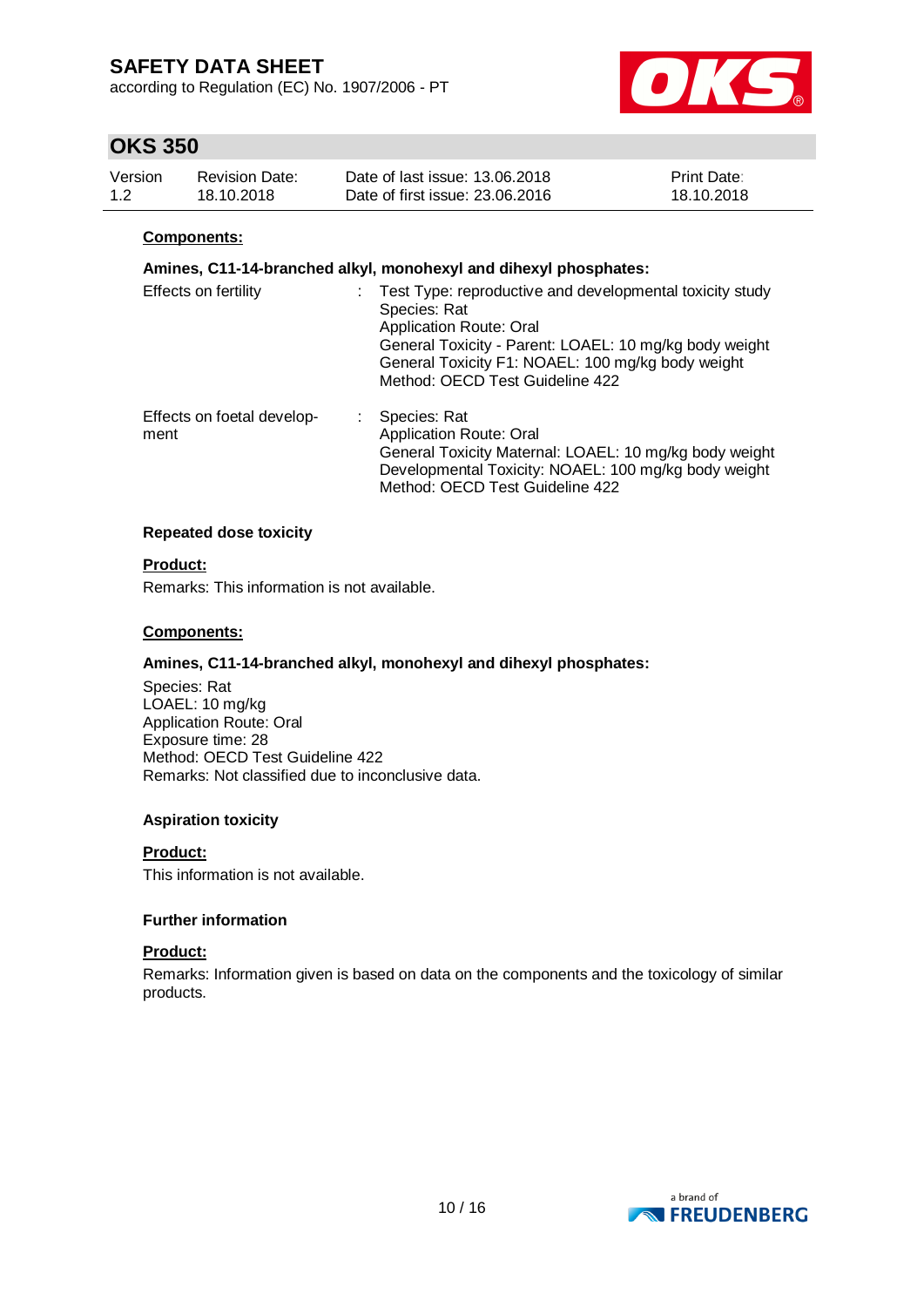according to Regulation (EC) No. 1907/2006 - PT



# **OKS 350**

| Version | <b>Revision Date:</b> | Date of last issue: 13.06.2018  | <b>Print Date:</b> |
|---------|-----------------------|---------------------------------|--------------------|
| 1.2     | 18.10.2018            | Date of first issue: 23,06,2016 | 18.10.2018         |

# **SECTION 12: Ecological information**

### **12.1 Toxicity**

| Product:                                                 |    |                                                                                                                                                     |
|----------------------------------------------------------|----|-----------------------------------------------------------------------------------------------------------------------------------------------------|
| Toxicity to fish                                         |    | Remarks: No data available                                                                                                                          |
| Toxicity to daphnia and other :<br>aquatic invertebrates |    | Remarks: No data available                                                                                                                          |
| Toxicity to algae                                        |    | Remarks: No data available                                                                                                                          |
| Toxicity to microorganisms                               |    | Remarks: No data available                                                                                                                          |
| Components:                                              |    |                                                                                                                                                     |
|                                                          |    | Amines, C11-14-branched alkyl, monohexyl and dihexyl phosphates:                                                                                    |
| Toxicity to fish                                         | ÷. | LC50 (Oncorhynchus mykiss (rainbow trout)): 5,5 mg/l<br>Exposure time: 96 h<br>Method: OECD Test Guideline 203                                      |
| Toxicity to daphnia and other :<br>aquatic invertebrates |    | EC50 (Daphnia magna (Water flea)): > 1 mg/l<br>Exposure time: 48 h<br>Test Type: Immobilization<br>Method: OECD Test Guideline 202                  |
| Toxicity to algae                                        |    | EC50 (Selenastrum capricornutum (green algae)): > 10 mg/l<br>Exposure time: 72 h<br>Test Type: Growth inhibition<br>Method: OECD Test Guideline 201 |
|                                                          |    | NOEC (Selenastrum capricornutum (green algae)): 3,2 mg/l<br>Exposure time: 72 h<br>Method: OECD Test Guideline 201                                  |
| Toxicity to microorganisms                               |    | EC50 (Bacteria): $> 100$ mg/l<br>Exposure time: 3 h<br>Test Type: Respiration inhibition<br>Method: OECD Test Guideline 209                         |

| Toxicity to daphnia and other : | $NOEC:$ > 10 mg/l                                                      |
|---------------------------------|------------------------------------------------------------------------|
| aquatic invertebrates (Chron-   | Exposure time: 22 d                                                    |
| ic toxicity)                    | Species: Daphnia magna (Water flea)<br>Method: OECD Test Guideline 211 |

# **12.2 Persistence and degradability**

### **Product:**

| Biodegradability |  | Remarks: No data available |  |
|------------------|--|----------------------------|--|
|------------------|--|----------------------------|--|

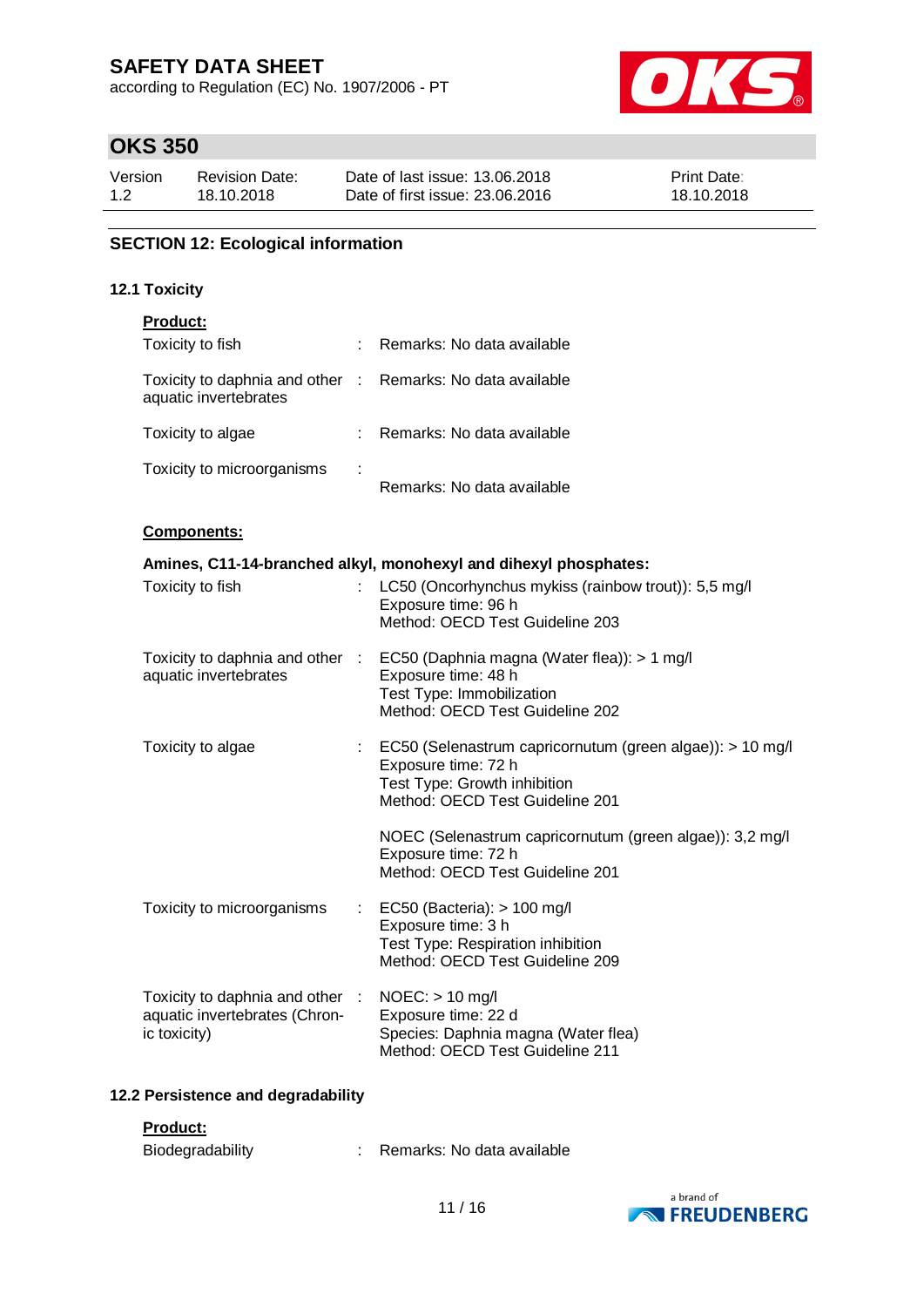according to Regulation (EC) No. 1907/2006 - PT



| <b>OKS 350</b>  |                                     |                                                                                                                                                            |                                                           |
|-----------------|-------------------------------------|------------------------------------------------------------------------------------------------------------------------------------------------------------|-----------------------------------------------------------|
| Version<br>1.2  | <b>Revision Date:</b><br>18.10.2018 | Date of last issue: 13.06.2018<br>Date of first issue: 23.06.2016                                                                                          | Print Date:<br>18.10.2018                                 |
| ty              |                                     | Physico-chemical removabili- : Remarks: No data available                                                                                                  |                                                           |
|                 | <b>Components:</b>                  |                                                                                                                                                            |                                                           |
|                 |                                     | Amines, C11-14-branched alkyl, monohexyl and dihexyl phosphates:                                                                                           |                                                           |
|                 | Biodegradability                    | Inoculum: activated sludge<br>Result: Not rapidly biodegradable<br>Biodegradation: 12 %<br>Exposure time: 28 d<br>Method: OECD Test Guideline 301B         |                                                           |
|                 | 12.3 Bioaccumulative potential      |                                                                                                                                                            |                                                           |
| <b>Product:</b> |                                     |                                                                                                                                                            |                                                           |
|                 | <b>Bioaccumulation</b>              | be persistent, bioaccumulating and toxic (PBT).<br>This mixture contains no substance considered to be very<br>persistent and very bioaccumulating (vPvB). | Remarks: This mixture contains no substance considered to |
|                 | <b>Components:</b>                  |                                                                                                                                                            |                                                           |
|                 |                                     | Amines, C11-14-branched alkyl, monohexyl and dihexyl phosphates:                                                                                           |                                                           |
|                 | <b>Bioaccumulation</b>              | Bioconcentration factor (BCF): 0,85 - 278                                                                                                                  |                                                           |

## **12.4 Mobility in soil**

| Product:                                           |                              |
|----------------------------------------------------|------------------------------|
| Mobility                                           | : Remarks: No data available |
| Distribution among environ-<br>mental compartments | : Remarks: No data available |

## **12.5 Results of PBT and vPvB assessment**

## **Product:**

| $0.1\%$ or higher | Assessment | : This substance/mixture contains no components considered<br>to be either persistent, bioaccumulative and toxic (PBT), or<br>very persistent and very bioaccumulative (vPvB) at levels of |
|-------------------|------------|--------------------------------------------------------------------------------------------------------------------------------------------------------------------------------------------|
|-------------------|------------|--------------------------------------------------------------------------------------------------------------------------------------------------------------------------------------------|

## **12.6 Other adverse effects**

# **Product:**

```
Additional ecological informa-
: No information on ecology is available.tion
```
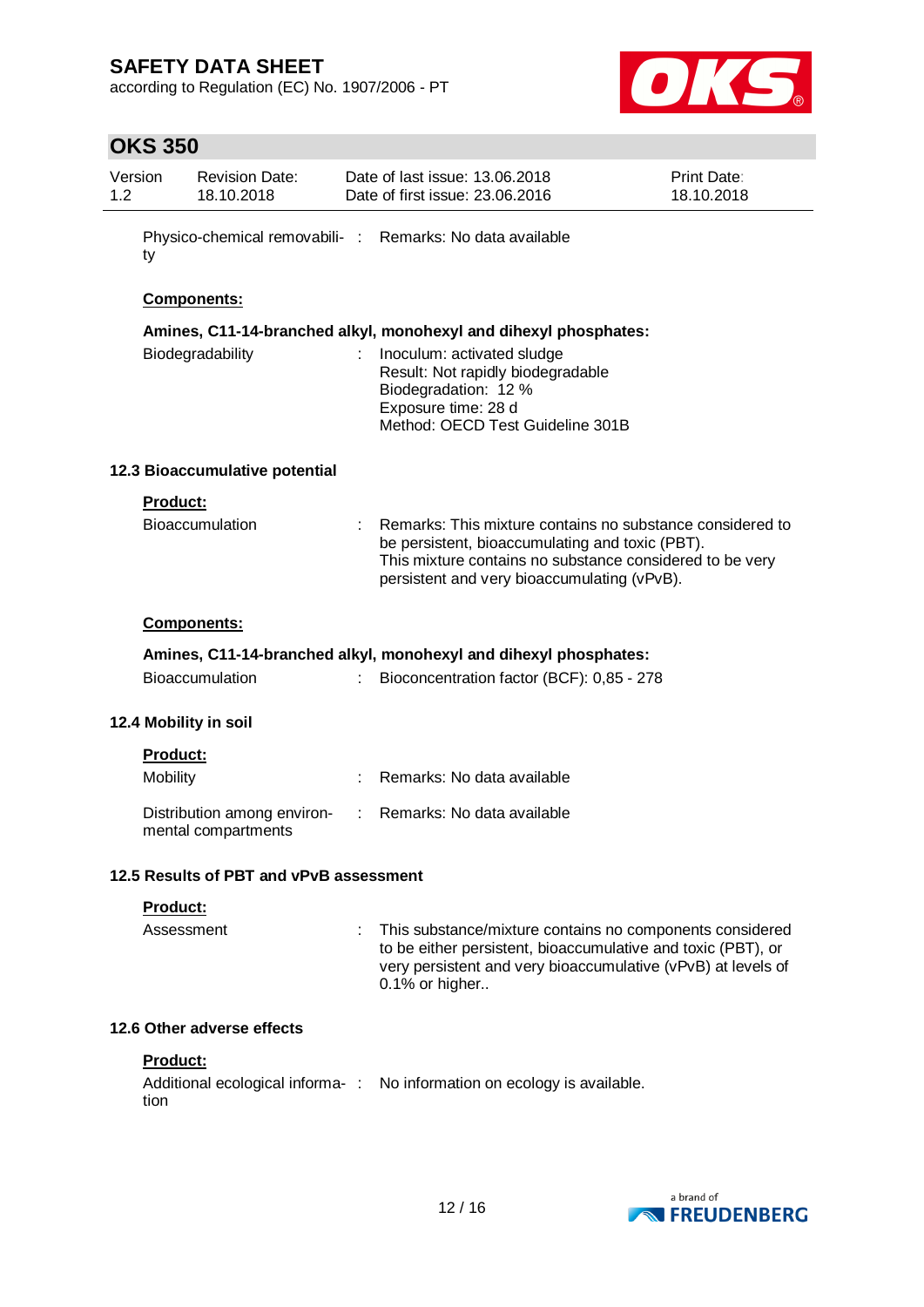according to Regulation (EC) No. 1907/2006 - PT



# **OKS 350**

| Version | <b>Revision Date:</b> | Date of last issue: 13.06.2018  | <b>Print Date:</b> |
|---------|-----------------------|---------------------------------|--------------------|
| 1.2     | 18.10.2018            | Date of first issue: 23.06.2016 | 18.10.2018         |

# **SECTION 13: Disposal considerations**

# **13.1 Waste treatment methods**

| Product                | ÷. | The product should not be allowed to enter drains, water<br>courses or the soil.                       |
|------------------------|----|--------------------------------------------------------------------------------------------------------|
|                        |    | Waste codes should be assigned by the user based on the<br>application for which the product was used. |
| Contaminated packaging |    | Empty containers can be landfilled, when in accordance with<br>the local regulations.                  |

## **SECTION 14: Transport information**

## **14.1 UN number**

| <b>ADR</b>                        |    | Not regulated as a dangerous good |
|-----------------------------------|----|-----------------------------------|
| <b>IMDG</b>                       |    | Not regulated as a dangerous good |
| <b>IATA</b>                       |    | Not regulated as a dangerous good |
| 14.2 UN proper shipping name      |    |                                   |
| <b>ADR</b>                        |    | Not regulated as a dangerous good |
| <b>IMDG</b>                       | t  | Not regulated as a dangerous good |
| <b>IATA</b>                       |    | Not regulated as a dangerous good |
| 14.3 Transport hazard class(es)   |    |                                   |
| <b>ADR</b>                        |    | Not regulated as a dangerous good |
| <b>IMDG</b>                       |    | Not regulated as a dangerous good |
| <b>IATA</b>                       |    | Not regulated as a dangerous good |
| 14.4 Packing group                |    |                                   |
| <b>ADR</b>                        | t  | Not regulated as a dangerous good |
| <b>IMDG</b>                       |    | Not regulated as a dangerous good |
| <b>IATA (Cargo)</b>               |    | Not regulated as a dangerous good |
| <b>IATA (Passenger)</b>           |    | Not regulated as a dangerous good |
| <b>14.5 Environmental hazards</b> |    |                                   |
| <b>ADR</b>                        | t. | Not regulated as a dangerous good |
| <b>IMDG</b>                       |    | Not regulated as a dangerous good |
| <b>IATA (Passenger)</b>           |    | Not regulated as a dangerous good |
| <b>IATA (Cargo)</b>               |    | Not regulated as a dangerous good |

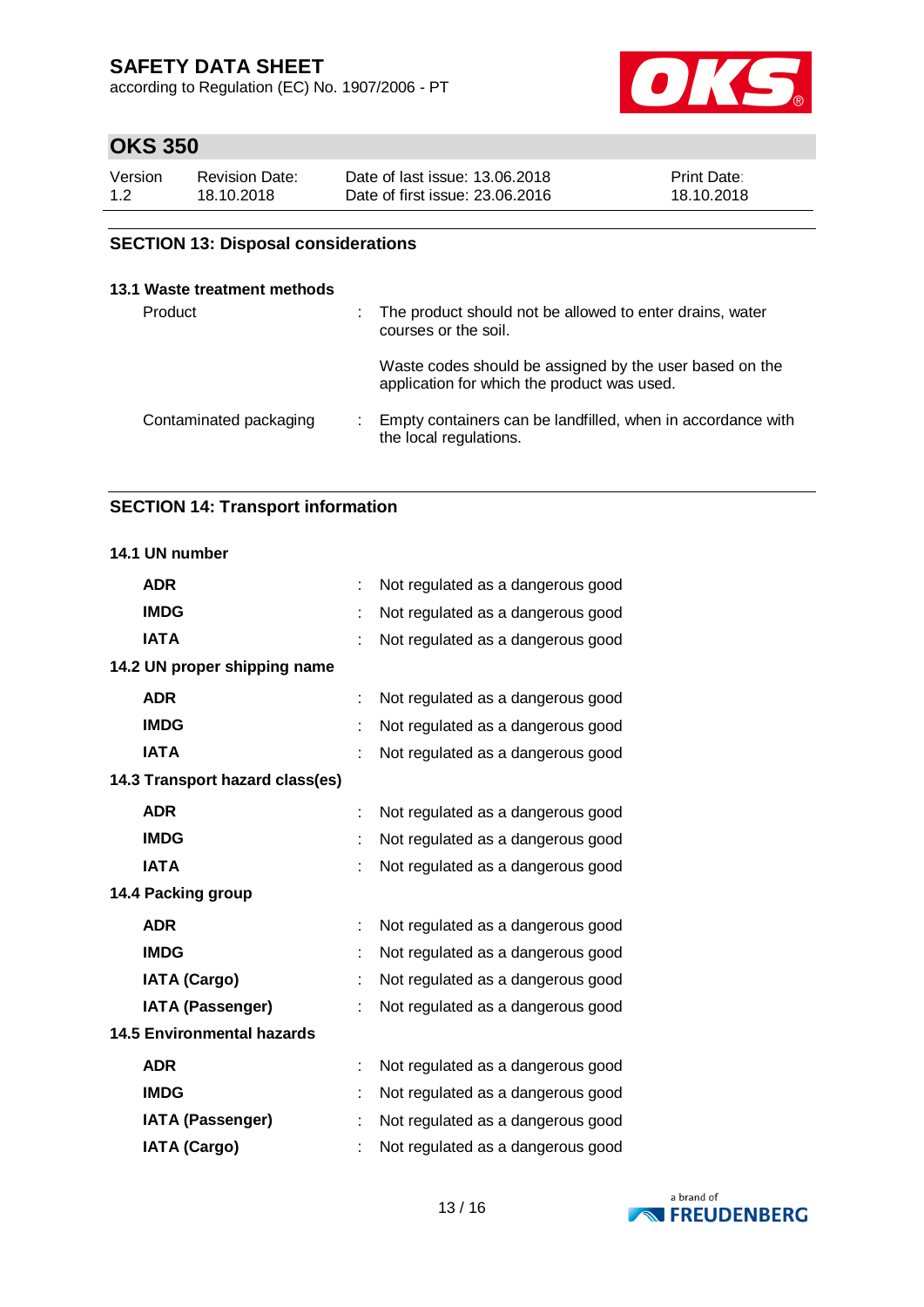according to Regulation (EC) No. 1907/2006 - PT



# **OKS 350**

| Version | <b>Revision Date:</b> | Date of last issue: 13.06.2018  | <b>Print Date:</b> |
|---------|-----------------------|---------------------------------|--------------------|
| 1.2     | 18.10.2018            | Date of first issue: 23,06,2016 | 18.10.2018         |

#### **14.6 Special precautions for user**

No special precautions required.

# **14.7 Transport in bulk according to Annex II of Marpol and the IBC Code**

Remarks : Not applicable for product as supplied.

# **SECTION 15: Regulatory information**

#### **15.1 Safety, health and environmental regulations/legislation specific for the substance or mixture**

| REACH - Candidate List of Substances of Very High<br>Concern for Authorisation (Article 59).                                                                                 |  |    | This product does not contain sub-<br>stances of very high concern (Regu-<br>lation (EC) No 1907/2006 (REACH),<br>Article 57). |  |
|------------------------------------------------------------------------------------------------------------------------------------------------------------------------------|--|----|--------------------------------------------------------------------------------------------------------------------------------|--|
| REACH - List of substances subject to authorisation<br>(Annex XIV)                                                                                                           |  |    | Not applicable                                                                                                                 |  |
| Regulation (EC) No 1005/2009 on substances that dep-<br>lete the ozone layer                                                                                                 |  | ÷  | Not applicable                                                                                                                 |  |
| Regulation (EC) No 850/2004 on persistent organic pol-<br>lutants                                                                                                            |  | ÷. | Not applicable                                                                                                                 |  |
| Regulation (EC) No 649/2012 of the European Parlia-<br>Not applicable<br>t.<br>ment and the Council concerning the export and import<br>of dangerous chemicals               |  |    |                                                                                                                                |  |
| REACH - Restrictions on the manufacture, placing on<br>Not applicable<br>t.<br>the market and use of certain dangerous substances,<br>preparations and articles (Annex XVII) |  |    |                                                                                                                                |  |
| Seveso III: Directive 2012/18/EU of the European Parliament and of the Council on the control of<br>major-accident hazards involving dangerous substances.<br>Not applicable |  |    |                                                                                                                                |  |
| Volatile organic compounds<br>Directive 2010/75/EU of 24 November 2010 on industrial<br>÷<br>emissions (integrated pollution prevention and control)                         |  |    |                                                                                                                                |  |

### **15.2 Chemical safety assessment**

This information is not available.



Remarks: Not applicable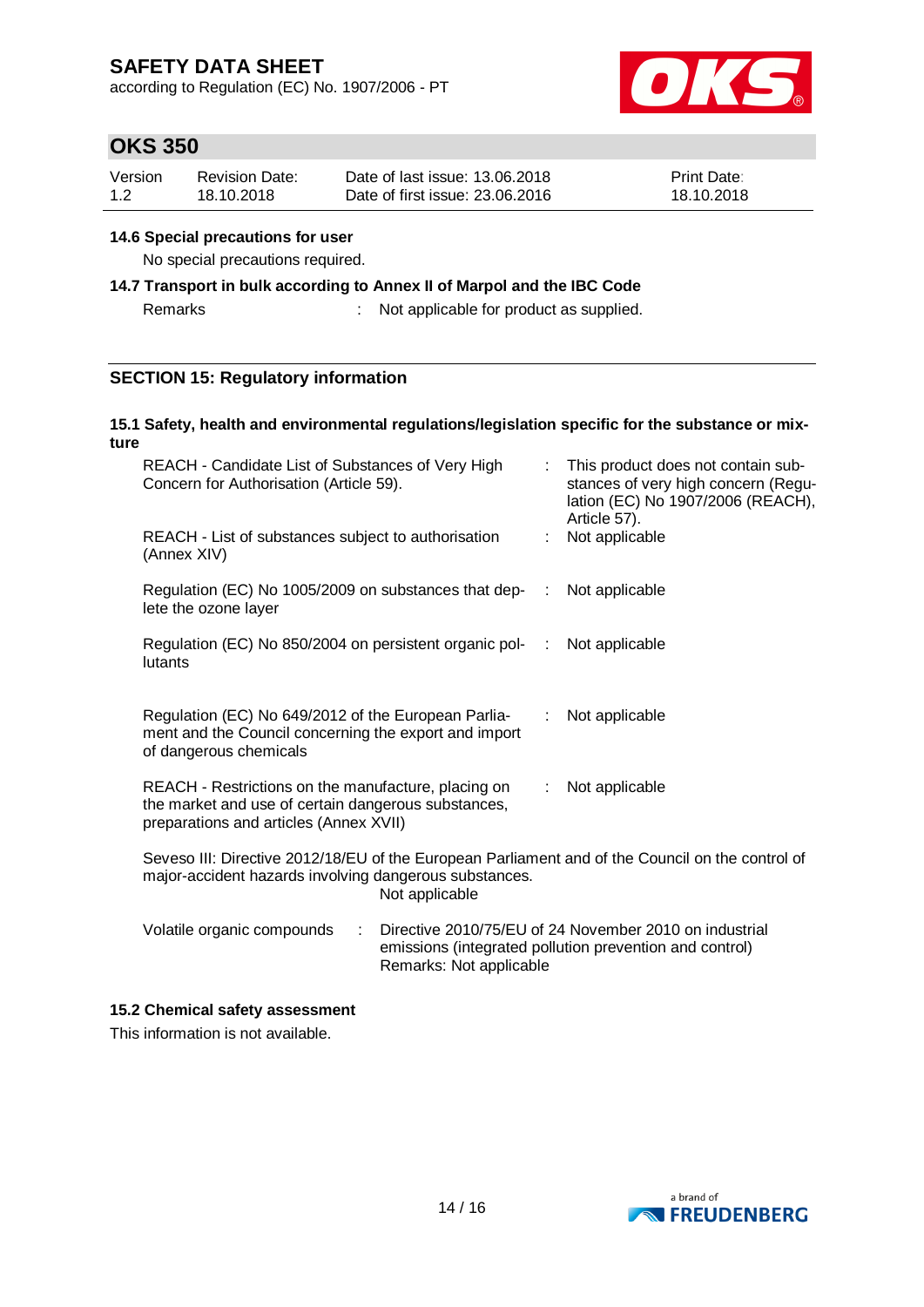according to Regulation (EC) No. 1907/2006 - PT



# **OKS 350**

| Version | <b>Revision Date:</b> | Date of last issue: 13.06.2018  | <b>Print Date:</b> |
|---------|-----------------------|---------------------------------|--------------------|
| 1.2     | 18.10.2018            | Date of first issue: 23,06,2016 | 18.10.2018         |

## **SECTION 16: Other information**

#### **Full text of H-Statements**

| H315 | : Causes skin irritation.                        |
|------|--------------------------------------------------|
| H319 | Causes serious eye irritation.                   |
| H411 | Toxic to aquatic life with long lasting effects. |

#### **Full text of other abbreviations**

ADN - European Agreement concerning the International Carriage of Dangerous Goods by Inland Waterways; ADR - European Agreement concerning the International Carriage of Dangerous Goods by Road; AICS - Australian Inventory of Chemical Substances; ASTM - American Society for the Testing of Materials; bw - Body weight; CLP - Classification Labelling Packaging Regulation; Regulation (EC) No 1272/2008; CMR - Carcinogen, Mutagen or Reproductive Toxicant; DIN - Standard of the German Institute for Standardisation; DSL - Domestic Substances List (Canada); ECHA - European Chemicals Agency; EC-Number - European Community number; ECx - Concentration associated with x% response; ELx - Loading rate associated with x% response; EmS - Emergency Schedule; ENCS - Existing and New Chemical Substances (Japan); ErCx - Concentration associated with x% growth rate response; GHS - Globally Harmonized System; GLP - Good Laboratory Practice; IARC - International Agency for Research on Cancer; IATA - International Air Transport Association; IBC - International Code for the Construction and Equipment of Ships carrying Dangerous Chemicals in Bulk; IC50 - Half maximal inhibitory concentration; ICAO - International Civil Aviation Organization; IECSC - Inventory of Existing Chemical Substances in China; IMDG - International Maritime Dangerous Goods; IMO - International Maritime Organization; ISHL - Industrial Safety and Health Law (Japan); ISO - International Organisation for Standardization; KECI - Korea Existing Chemicals Inventory; LC50 - Lethal Concentration to 50 % of a test population; LD50 - Lethal Dose to 50% of a test population (Median Lethal Dose); MARPOL - International Convention for the Prevention of Pollution from Ships; n.o.s. - Not Otherwise Specified; NO(A)EC - No Observed (Adverse) Effect Concentration; NO(A)EL - No Observed (Adverse) Effect Level; NOELR - No Observable Effect Loading Rate; NZIoC - New Zealand Inventory of Chemicals; OECD - Organization for Economic Co-operation and Development; OPPTS - Office of Chemical Safety and Pollution Prevention; PBT - Persistent, Bioaccumulative and Toxic substance; PICCS - Philippines Inventory of Chemicals and Chemical Substances; (Q)SAR - (Quantitative) Structure Activity Relationship; REACH - Regulation (EC) No 1907/2006 of the European Parliament and of the Council concerning the Registration, Evaluation, Authorisation and Restriction of Chemicals; RID - Regulations concerning the International Carriage of Dangerous Goods by Rail; SADT - Self-Accelerating Decomposition Temperature; SDS - Safety Data Sheet; SVHC - Substance of Very High Concern; TCSI - Taiwan Chemical Substance Inventory; TRGS - Technical Rule for Hazardous Substances; TSCA - Toxic Substances Control Act (United States); UN - United Nations; vPvB - Very Persistent and Very Bioaccumulative

#### **Further information**

This safety datasheet applies only to products originally packaged and labelled by OKS Spezialschmierstoffe. The information contained therein is protected by copyright and must not be reproduced or amended without the express written approval of OKS Spezialschmierstoffe. This document may be passed on only to the extent required by law. Any dissemination of our safety datasheets (e.g. as a document for download from the Internet) beyond this legally required extent is not permitted without express written consent.OKS Spezialschmierstoffe provides its customers with amended safety datasheets as prescribed by law. The customer is responsible for passing